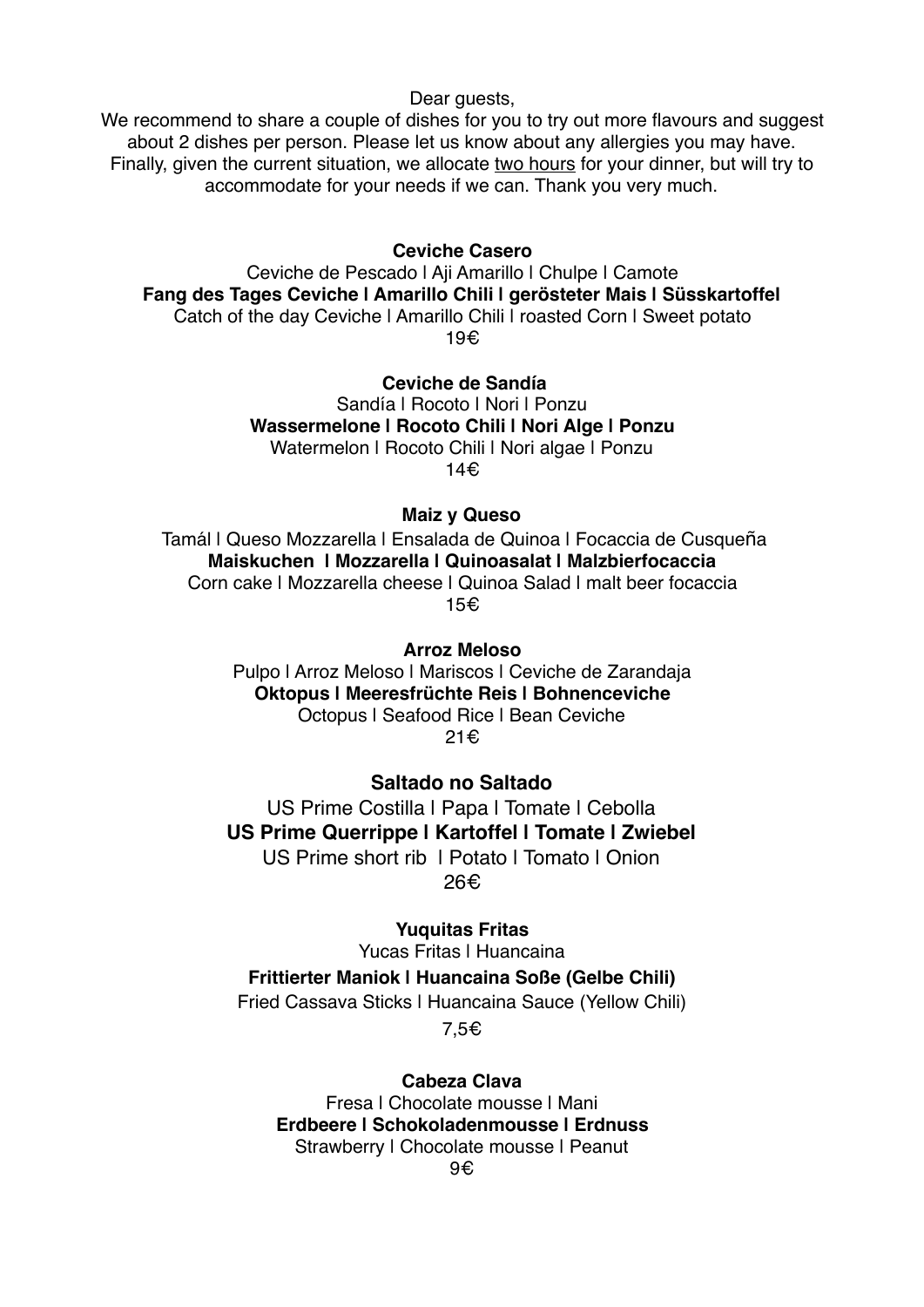# Drinks

## **Cocktails**

As with our food, our cocktails are all about Peru and especially Pisco the Peruvian grape spirit. You like Moscow Mules? Try our Chilcano. Fancy a Manhattan? Taste his Peruvian brother El Capitan.

**Pisco Sour** – a Peruvian classic, fresh and perfect at any time – Quebranta Pisco, lime, egg white, sugar and Angostura bitters 11,00

**Pisco Punch** – fruity and sparkly – Italia Pisco, Lillet Rouge, pineapple, lime and Sekt 10,00

**El Capitan** – flavourful and short - Quebranta Pisco, Cocchi Vermouth and Angostura bitters 10,50

**Chilcano** - a Limenean highball, refreshing and zingy - Pisco Quebranta, ginger ale, lime, angostura 9,50

#### **Pisco**

(The national grape spirit from Peru, served neat in 30ml measures)

We suggest that you drink Pisco as a after-dinner drink neat, but it also pairs with our food. Ask for a recommendation if you are unsure

Barsol Italia 4,00 Barsol Torontel 4,00 Barsol Mosto Verde Quebranta 4,50 Barsol Mosto Verde Italia 5,00 Pisco Porton Mosto Verde Torontel 9,50 Viñas de Oro Quebranta 4,00 Viñas de Oro Moscatel, Albilla or Negra Criolla 4,50 Viñas de Oro Mosto Verde Italia, Quebranta or Moscatel 6,50 Cascajal Quebranta 6,00 Cascajal Acholado 6,50 Cascajal Mosto Verde Italia 7,50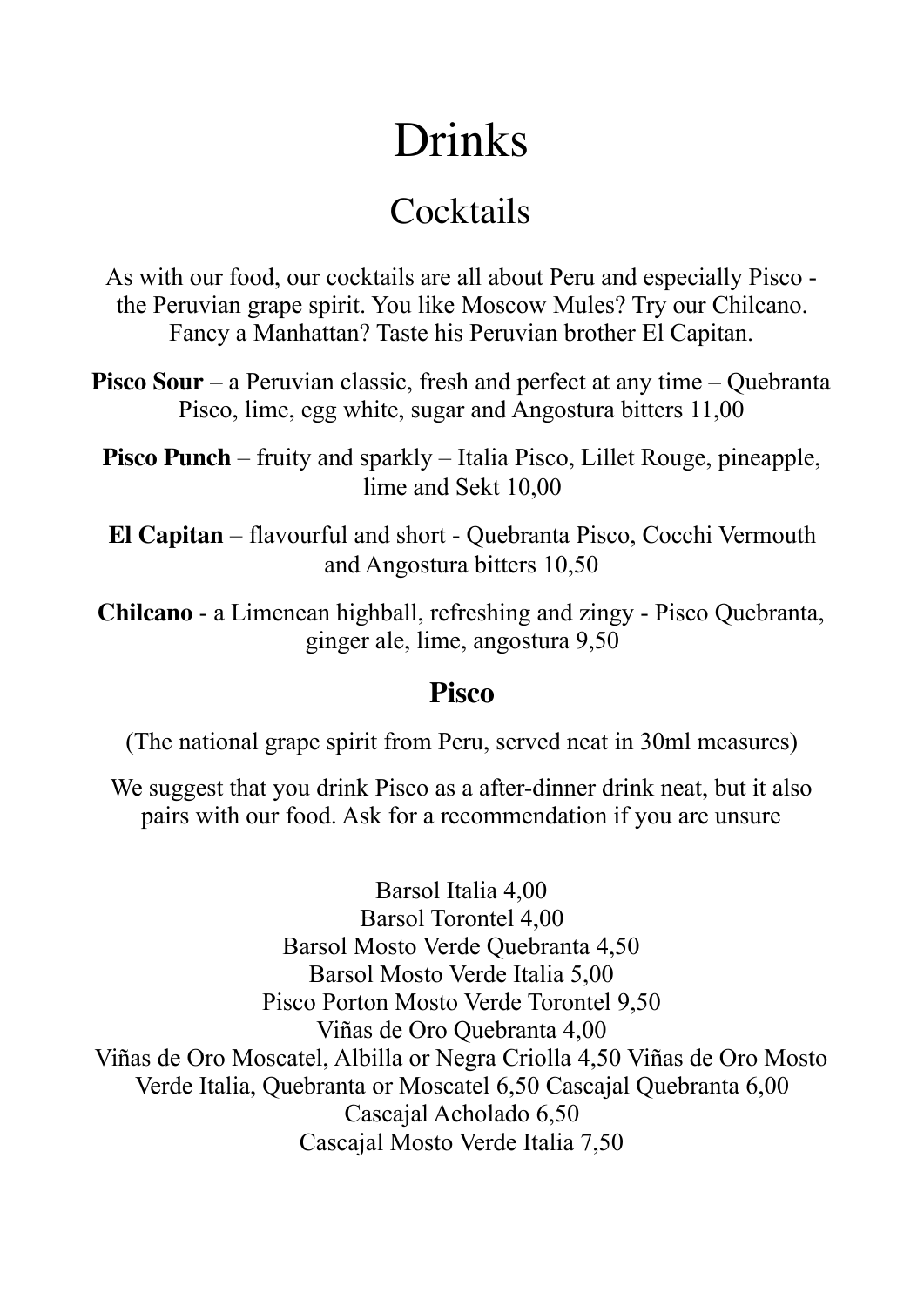### Wine

We deliberately chose a small selection of European wines. We appreciate that there are great wines in South America, but European wines pair great with Peruvian food and have less carbon footprint.

## White Wine

Gaul Grauburgunder Tausendsassa 7,00 per Glass / 28,00 per bottle

Bergdolt-Reif & Nett "Glaube Liebe Hoffnung" Riesling 6,50 per glass / 25,00 per bottle

Matthias Gaul "Pas de Deux" Cuvee 38,00 per bottle

Simon Stumpf "Blanc de Noir" 31,00 per bottle

## Rose Wine

Matthias Gaul Rosé 7,00 per glass / 27,00 per bottle

## Red Wine

Domina Simon Stumpf 6,50 per Glass / 22,00 per Bottle

Gaul Pinot Noir 7,00 per Glass / 27,00 per bottle

#### Sparkling:

Rosé Cremant de Loire Daheuiller Brut / 48 per bottle, 7,50 FOR 0,1 GLASS Independent bubble maker Daheuiller brings you this refreshing sparkling. Dry but with a fruity aroma, crisp and good all night long, pairs well with everything.

Emilien Fresne Champagne Brut Grande Reserve / 95 per **BOTTLE** Terroir Champagne is the new Rosé. Craftsmanship and dedication bring out toasty brioche notes out of this blanc de noir champagne (20% Pinot Noir/80% Meunier)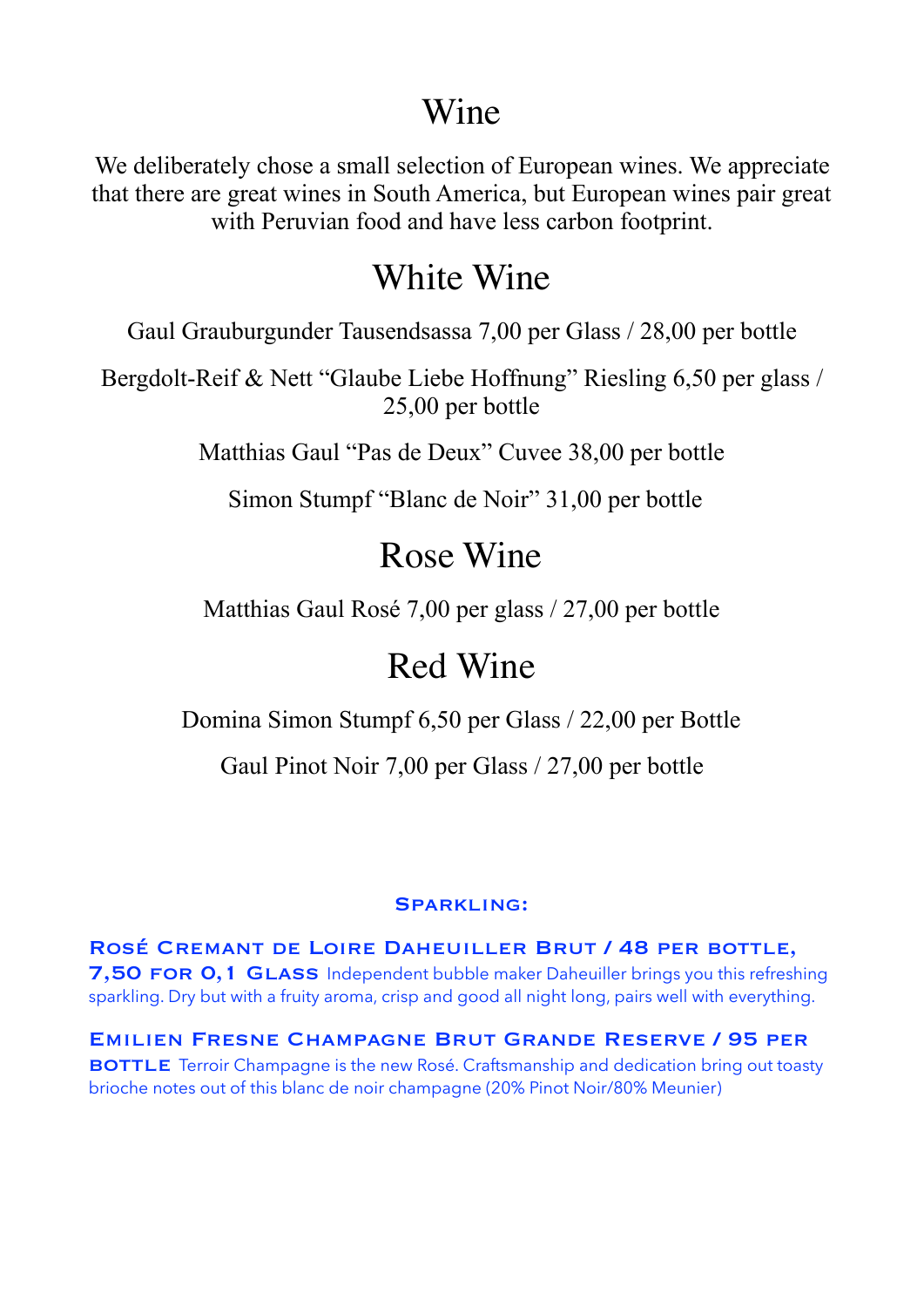### Rob's Natural Wine List

To make the best out of a bad situation, we used the time earlier this year to delve into the world of natural wines. not to disregard South American grape juice, we stick to more local wines in order to reduce our carbon footprint. The following list is an eclectic mix of wines that we discovered with four local wine merchants and some directly with the wine maker.

#### WHITE:

Sol Artesano 2020 - 100% Tardana / 9 per glass / 34 per **BOTTLE** - Perfect match with our spicy flavours celebrating an obscure grape variety brought back to life by crowd funding.

Subdivo Weinhaurei 378 2020 - Riesling & Veltliner / 53 **PER BOTTLE -** Germany's favourite grape meets its Austrian counterpart in this mineral driven wine. At only 10,5% alc. no notes are left uncovered.

PINOT GRIS 2018 JAROSLAV OSIČKA / 43 PER BOTTLE - Made by the eminence of Czech wine. The most surprising Pinot Grigio we have czeched out.

#### Red:

Brân 2020 Le raisin & l'ange - 100% Gamay / 47 per bottle - Like its brother, no added sulphites, but you taste more of the herbs surrounding the parcels.

#### Orange:

VYKOUKAL Resch (Welschriesling) Terroir Austerlitz

2019 / 57 PER BOTTLE - 19 days maceration (skin contact) and 12 months acacia barrel ageing gives this wine a laser orange hue that not even Trump could outshine. Expect honey, black tea, lemon and tangerines on the nose with these flavours truly dancing on the palate. Try this one with Ceviche and thank me later.